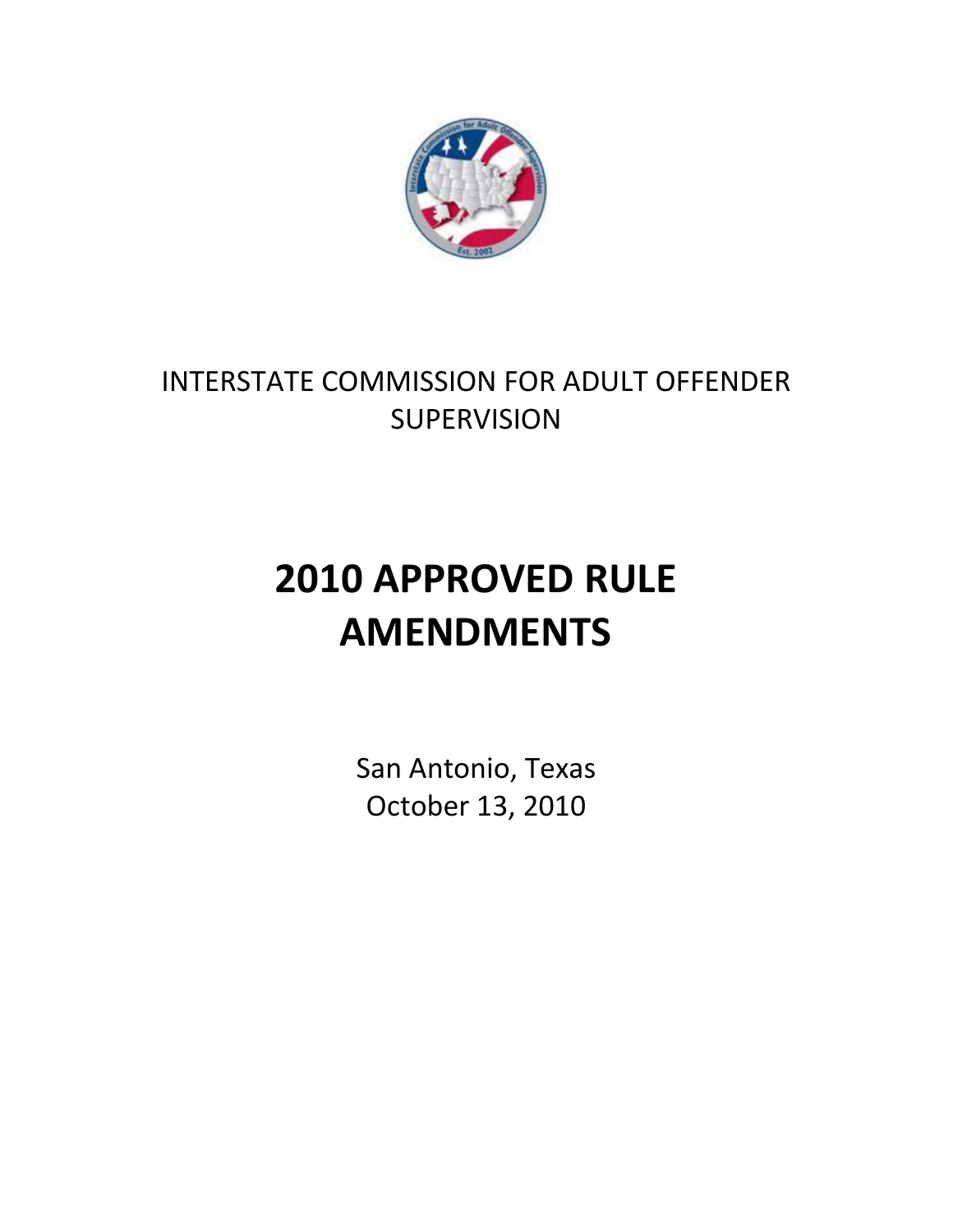#### *Rule 1.101 Definitions*

**"Warrant"** means a written order of the court or authorities of a sending or receiving state or other body of competent jurisdiction which is made on behalf of the state, or United States, issued pursuant to statute and/or rule and which commands law enforcement to arrest an offender. The warrant shall be entered in the National Crime Information Center (NCIC) Wanted Person File with a nationwide pick-up radius.

#### **Justification:**

Defines a term which is used in the rules, but not previously defined. The definition is necessary because there is no uniform language or standard for states issuing Violation Warrants. This definition creates a standard requirement that any warrant issued by a state pursuant to ICAOS rules will be listed and enforced nationwide. The term identifies the functional purpose of the warrant. The term, when used in concert with the ICAOS term "detainer", will reduce miscommunications that arise between jurisdictions and which result in failure to either notify a holding facility or a failure on the part of a holding facility to recognize a state's order.

**"Violent crime"** means any crime involving the unlawful exertion of physical force with the intent to cause injury or physical harm to a person; or an offense in which a person has incurred direct or threatened physical or psychological harm as defined by the criminal code of the state in which the crime occurred; or the use of a deadly weapon in the commission of a crime; or any sex offense requiring registration.

**"Violent offender"** means an offender under supervision for a violent crime.

# **JUSTIFICATION:**

Definitions are necessary to promulgate retaking rules on violent offenders and offenders who are convicted of violent crimes.

Effective: March 1, 2011

# *Rule 3.107 Transfer Request*

- (a) A Transfer request for an offender shall be transmitted through the electronic information system authorized by the commission and shall contain:
	- (1) transfer request form;
	- (2) A narrative description of the instant offense in sufficient detail to describe the circumstances**,** type and severity of offense and whether the charge has been reduced at the time of imposition of sentence;
	- (3) photograph of offender;
	- (4) conditions of supervision;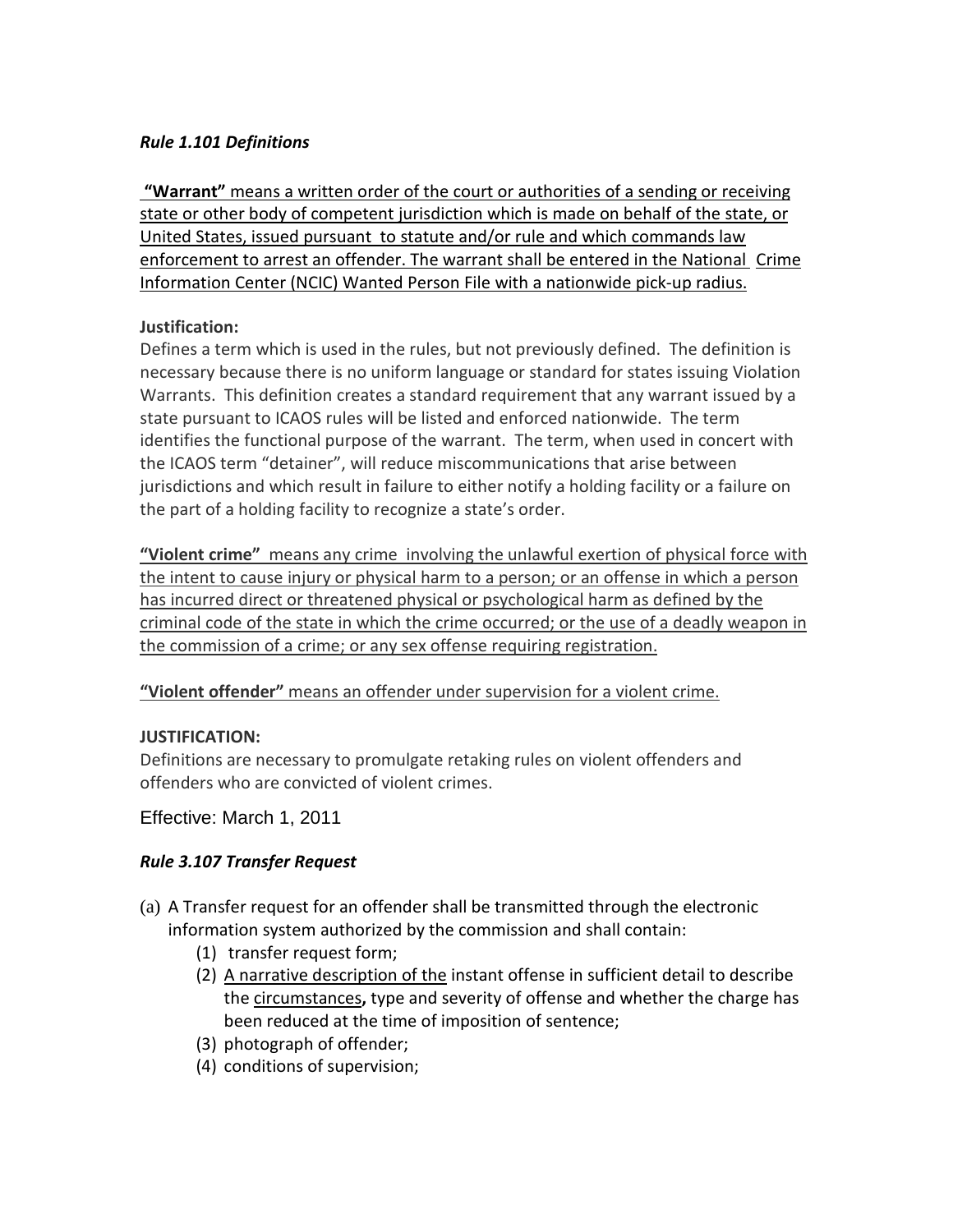- (5) any orders restricting the offender's contact with victims or any other person;
- (6) any known orders protecting the offender from contact with any other person;
- (7) information as to whether the offender is subject to sex offender registry requirements in the sending state along with supportive documentation;
- (8) pre-sentence investigation report, if available;, unless distribution is prohibited by law or it does not exist;
- (9) supervision history, if available;, unless it does not exist;
- (10) information relating to any court-ordered financial obligations, including but not limited to, fines, court costs, restitution, and family support; the balance that is owed by the offender on each; and the address of the office to which payment must be made.
- (b) The original signed Offender Application for Interstate Compact Transfer shall be maintained in the sending state. A copy of the signed Offender Application for Interstate Compact Transfer shall be attached to the transfer request.
- (c) Additional documents, necessary for supervision in the receiving state, such as the Judgment and Commitment, and any other information may be requested from the sending state following acceptance of the offender. The sending state shall provide the documents if available. within no more than 30 calendar days from the date of the request, unless distribution is prohibited by law or a document does not exist.

#### **Justification:**

Clarifies the requirement to provide instant offense details and other documents in the transfer request and establishes the time period for responding to requests for information necessary for supervision, following acceptance.

Effective: March 1, 2011

#### *Rule 4.109 Violation reports*

- (a) A receiving state shall notify a sending state of significant violations of conditions of supervision by an offender within 30 calendar days of discovery of the violation.
- (b) A violation report shall contain-
	- (1) offender's name and location;
	- (2) offender's state-issued identifying numbers;
	- (3) date of the offense or infraction that forms the basis of the violation;
	- (4) description of the offense or infraction;
	- (5) status and disposition, if any, of offense or infraction;
	- (6) dates and descriptions of any previous violations;
	- (7) receiving state's recommendation of actions sending state may take;
	- (8) name and title of the officer making the report; and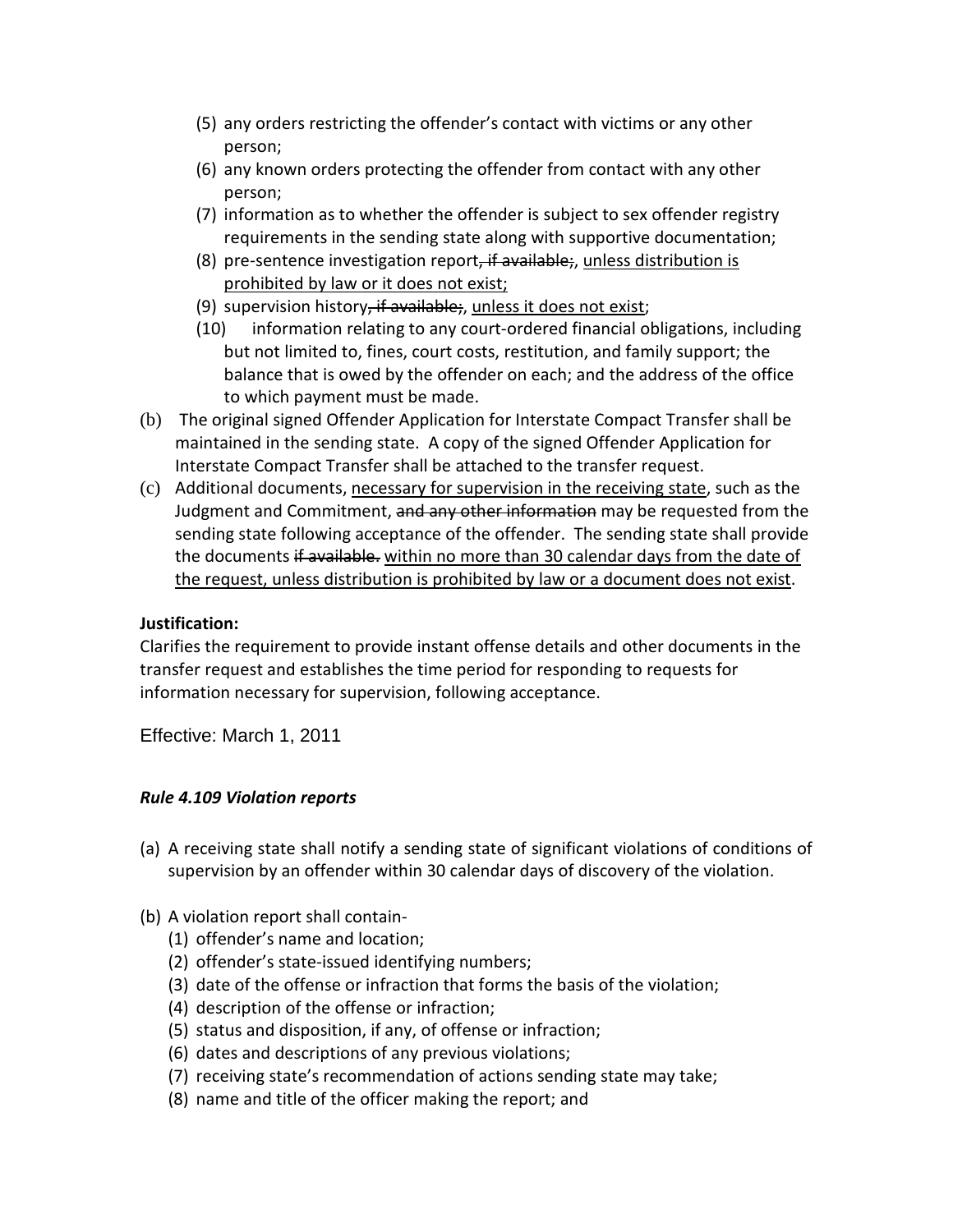- (9) if the offender has absconded, the offender's last known address and telephone number, name and address of the offender's employer, and the date of the offender's last personal contact with the supervising officer and details regarding how the supervising officer determined the offender to be an absconder.
- (10) Supporting documentation regarding the violation including but not limited to police reports, toxicology reports, and preliminary findings.
- (c)
- (1) The sending state shall respond to a report of a violation made by the receiving state no later than ten business days following receipt by the sending state. Receipt of a violation report shall be presumed to have occurred by the fifth business day following its transmission by the receiving state;
- (2) The response by the sending state shall include action to be taken by the sending state and the date by which that action will begin and its estimated completion date.
- (3) A sending state shall, upon receipt of an absconder violation report and case closure, issue a warrant for the offender that is effective in all states without limit as to specific geographic area.
- (4) If an offender who has absconded is apprehended on a sending state's warrant within the jurisdiction of the receiving state that issued the violation report and case closure, the receiving state shall, upon request by the sending state, conduct a probable cause hearing as provided in Rule 5.108 (d) and (e) unless waived as provided in Rule 5.108

#### **Justification:**

The language is removed because it is determined to be beyond the scope of this rule and the concepts in the language have been carried forward in proposed new rules.

#### **Effect on other rules, advisory opinions or dispute resolutions**:

The concepts removed from this rule are incorporated in proposed new rules 4.109-2 and 5.103-1.

Effective: March 1, 2011

#### *Rule 4.109-2 Absconding Violation*

- (a) If there is reason to believe that an offender has absconded, the receiving state shall attempt to locate the offender. Such activities shall include, but are not limited to:
	- (1) Conducting a field contact at the last known place of residence;
	- (2) Contacting the last known place of employment, if applicable;

(3) Contacting known family members and collateral contacts.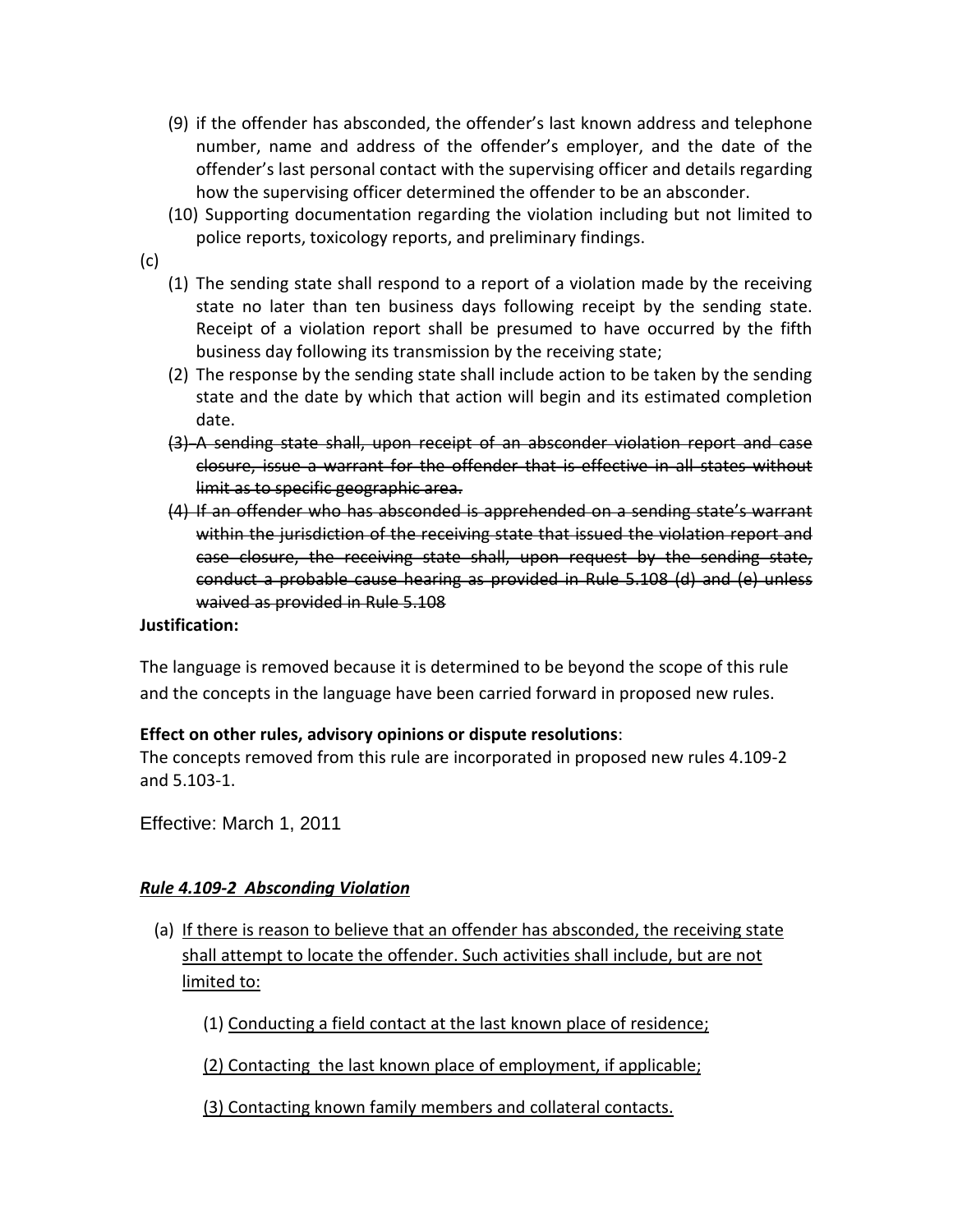# (b) If the offender is not located, the receiving state shall submit a violation report pursuant to rule 4.109(b)(9).

#### **Justification:**

Proposed rule clarifies the receiving state's responsibility to determine that the offender absconded, prior to submitting a violation report.

#### **Effect on other rules, advisory opinions or dispute resolutions**:

4.109-2 has direct impact on 4.109 and proposed rule 5.103-1 because it specifies steps required before a state may issue an absconder violation report.

Effective: March 1, 2011

# *Rule 5.101 Retaking by the sending state*

- (a) Except as required in Rules  $5.102$ ,  $and -5.103$ ,  $5.103-1$  and  $5.103-2$  at its sole discretion, a sending state may retake an offender, unless the offender has been charged with a subsequent criminal offense in the receiving state.
- (b) Upon its determination to retake the offender, the sending state shall issue a warrant and, upon apprehension of the offender, file a detainer with the holding facility when the offender is in custody.
- (c) If the offender has been charged with a subsequent criminal offense in the receiving state, the offender shall not be retaken without the consent of the receiving state, or until criminal charges have been dismissed, sentence has been satisfied, or the offender has been released to supervision for the subsequent offense.

#### **Justification:**

Clarifies responsibility of the sending state when the state, in its discretion, has determined that an offender will be retaken. Specifically identifying the functional requirements to issue a warrant and file a detainer will reduce miscommunications that arise between jurisdictions and which result in failure to either notify a holding facility or a failure on the part of a holding facility to recognize a state's order. The rule does not require the warrant and detainer to be separate documents or processes, as long as the functional requirements are met.

Effective: March 1, 2011

# *Rule 5.102 Mandatory retaking for a new felony conviction*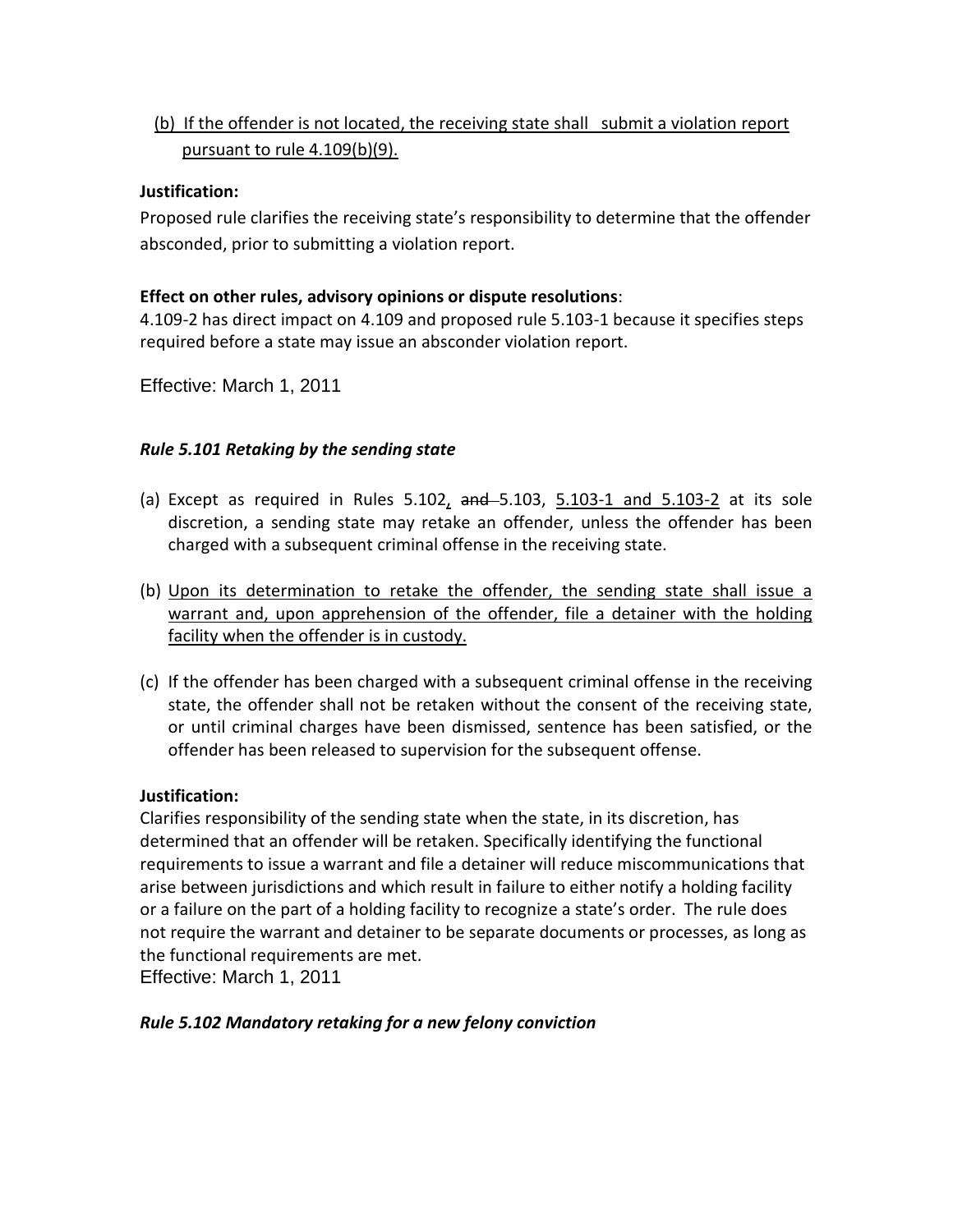- (a) Upon a request from the receiving state, a sending state shall retake or order the return of an offender from the receiving state or a subsequent receiving state upon the offender's conviction for a new felony offense and:
	- (1) completion of a term of incarceration for that conviction; or
	- (2) placement under supervision for that felony offense.

(b) When a sending state is required to retake an offender, the sending state shall issue a warrant and, upon apprehension of the offender, file a detainer with the holding facility where the offender is in custody.

If the offender does not return to the sending state as ordered, then the sending state shall issue a warrant that is effective in all compact member states, without limitation as to specific geographic area, no later than 10 calendar days following the offender's failure to appear in the sending state.

#### **Justification:**

The amendment eliminates the sending state's option to order the return of an offender subject to mandatory retaking. The new language clarifies responsibility of the sending state with regard to retaking. Specifically identifying the functional requirements to issue a warrant and file a detainer will reduce miscommunications that arise between jurisdictions and which result in failure to either notify a holding facility or a failure on the part of a holding facility to recognize a state's order. The rule does not require the warrant and detainer to be separate documents or processes, as long as the functional requirements are met.

Effective: March 1, 2011

#### *Rule 5.103-1 Mandatory retaking for offenders who abscond*

- (a) Upon receipt of an absconder violation report and case closure, the sending state shall issue a warrant and, upon apprehension of the offender, file a detainer with the holding facility where the offender is in custody.
- (b) If an offender who has absconded is apprehended on a sending state's warrant within the jurisdiction of the receiving state that issued the violation report and case closure, the receiving state shall, upon request by the sending state, conduct a probable cause hearing as provided in rule 5.108 (d) and (e) unless waived as provided in rule 5.108 (b).
- (c) Upon a finding of probable cause the sending state shall retake the offender from the receiving state.
- (d) If probable cause is not established, the receiving state shall resume supervision upon the request of the sending state.